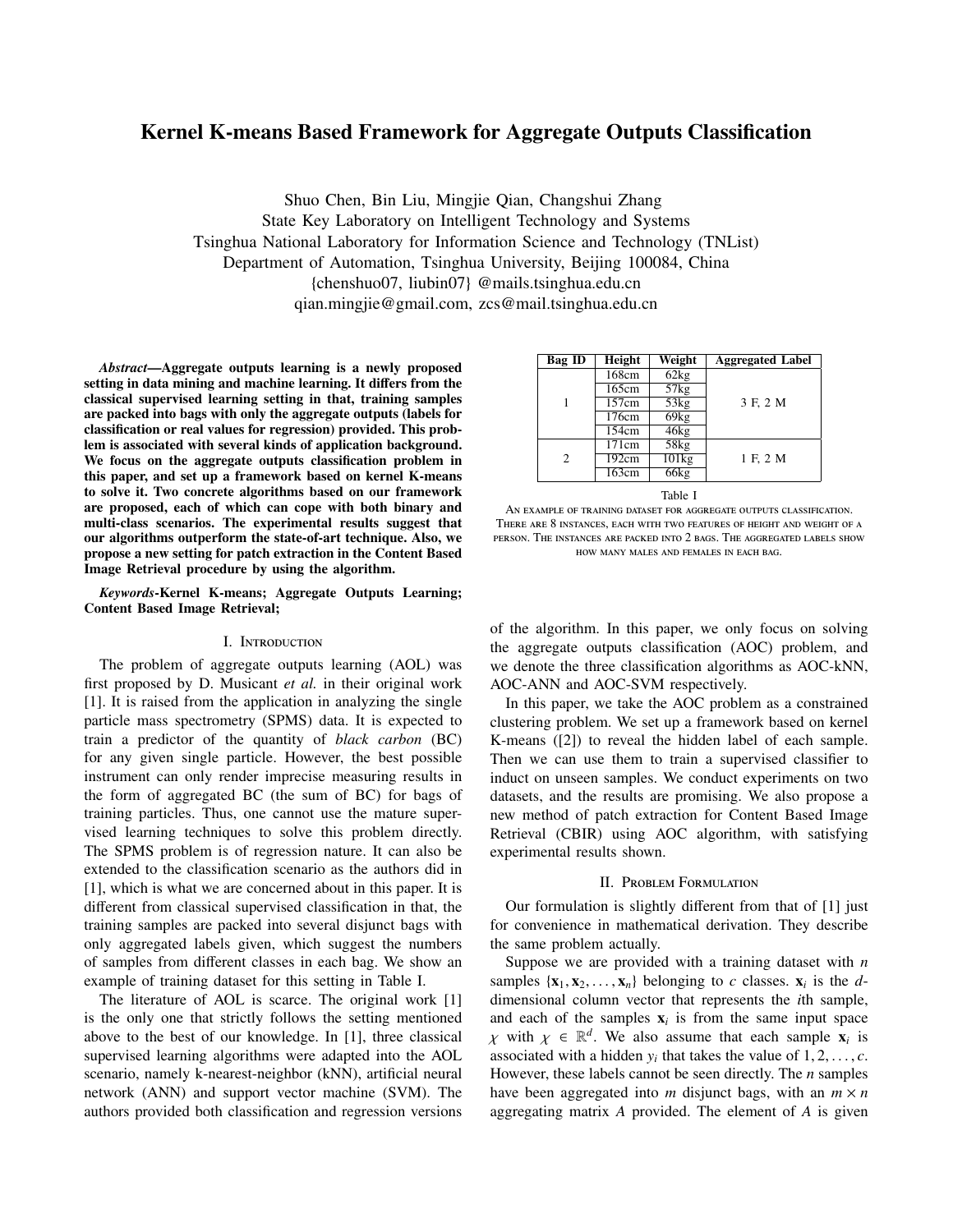# Algorithm 1: K-means clustering algorithm

**Input:** The dataset for clustering  $\{x_1, x_2, \ldots, x_n\}$ , the number of clusters *c*;

**Output:**  $c \times n$  0-1 membership matrix *T*;

Initialize *T* randomly or according to certain rules; repeat

$$
\mathbf{m}_{i} = \frac{\sum_{j=1}^{n} T_{ij} \mathbf{x}_{j}}{\sum_{j=1}^{n} T_{ij}}, i = 1, 2, \dots, c; \qquad (2)
$$
\n
$$
\text{for } i = 1 : n \text{ do}
$$
\n
$$
\|\mathbf{x}_{i} - \mathbf{m}_{k}\|_{2}^{2} \leq \|\mathbf{x}_{i} - \mathbf{m}_{j}\|_{2}^{2}, \forall j = 1, 2, \dots, c; \quad (3)
$$
\n
$$
\text{then}
$$
\n
$$
\begin{aligned}\nT_{ki} &= 1; \\
T_{li} &= 0, \forall l \neq k; \\
\text{end} \\
\text{until } T \text{ converges }; \qquad \text{if } i = 1, 2, \dots, c; \\
T_{ij} &= 0, \forall i \neq k;\n\end{aligned}
$$

according to

$$
A_{ij} = \begin{cases} 1 & \text{if } \mathbf{x}_j \text{ belongs to the } i\text{th bag} \\ 0 & \text{otherwise} \end{cases}
$$
 (1)

We are also provided with an  $m \times c$  matrix *B* for the aggregated labels, with its element  $B_{ij}$  equaling the number of the samples in the *i*th bag that belongs to the *j*th class.

Our goals for solving the AOC problem can be both transductive and inductive. For the transductive goal, we expect to give the label of each  $x_i$  that is as close to the hidden label as possible. Very often, our inductive goal is simplified to get a good predictive accuracy on a test dataset with known labels that is from the same distribution as that of the training set.

#### III. Review of K-means and Kernel K-means

The K-means clustering algorithm ([3]) is very popular in the whole literature of pattern recognition, machine learning and data mining due to its simplicity and effectiveness. It calculates the center for each cluster and assign the samples to the nearest cluster represented by the center repeatedly. We list it in Alg. 1. For the final result, the label  $\mathbf{x}_i$  is *j* if and only if  $T_{ii} = 1$ .

The essence of the K-means is a greedy algorithm to solve following optimization problem

$$
\min_{T} \sum_{i=1}^{c} \sum_{j=1}^{n} T_{ij} ||\mathbf{x}_{j} - \mathbf{m}_{i}||_{2}^{2}
$$
 (4)

subject to

$$
\mathbf{m}_{i} = \frac{\sum_{j=1}^{n} T_{ij} \mathbf{x}_{j}}{\sum_{j=1}^{n} T_{ij}}, i = 1, 2, ..., c
$$
 (5)

$$
T_{ij} = 0 \text{ or } 1, \forall \text{ feasible integers } i \text{ and } j \tag{6}
$$

$$
\sum_{i=1}^{c} T_{ij} = 1, \forall j = 1, 2, ..., n
$$
 (7)

One can also take K-means as an instance of the wellknown Expectation-Maximization (EM) algorithm ([4]). In this view, we can see that K-means is based on the implicit assumption that the samples for clustering are from a same Gaussian mixture distribution, and each mixture corresponds one cluster. Thus K-means will not work well if this assumption is not satisfied in the original space  $\chi$ . As a result, we need to nonlinearly map the samples in the original space to a high-dimensional one where K-means can work better sometimes. We denote this nonlinear mapping function as  $\phi(\mathbf{x})$ . However, rather than mapping directly with  $\phi(\mathbf{x})$ , we make use of the kernel function

$$
K(\mathbf{x}, \mathbf{x}') = \langle \phi(\mathbf{x}), \phi(\mathbf{x}') \rangle \tag{8}
$$

*K* need to be a Mercer kernel to ensure that it can be a legitimate inner product function in the high-dimensional space. One can refer to [5] for more details.

By utilizing the kernel trick, we obtain the kernel K-means ([2]) algorithm. The difference with original K-means is that, we can no longer write the explicit form of the center of the cluster in high-dimensional space. Thus the step of (2) should be removed, and the calculation of distances in (3) becomes

$$
\|\phi(\mathbf{x}_{i}) - \mathbf{m}_{k}\|_{2}^{2} = \left\|\phi(\mathbf{x}_{i}) - \frac{\sum_{j=1}^{n} T_{kj}\phi(\mathbf{x}_{j})}{\sum_{j=1}^{n} T_{kj}}\right\|_{2}^{2}
$$

$$
= K(\mathbf{x}_{i}, \mathbf{x}_{i}) - 2\frac{\sum_{j=1}^{n} T_{kj}K(\mathbf{x}_{i}, \mathbf{x}_{j})}{\sum_{j=1}^{n} T_{kj}}
$$

$$
+ \frac{\sum_{j=1}^{n} \sum_{j'=1}^{n} T_{kj}T_{kj'}K(\mathbf{x}_{j}, \mathbf{x}_{j'})}{\sum_{j=1}^{n} \sum_{j'=1}^{n} T_{kj}T_{kj'}} \qquad (9)
$$

The other steps of the kernel K-means algorithm will remain the same as original K-means.

# IV. Kernel K-means for AOC

In this section, we introduce our framework based on kernel K-means for the AOC problem.

# *A. Main Framework*

We propose to solve the following optimization function

$$
\min_{T} \sum_{i=1}^{c} \sum_{j=1}^{n} T_{ij} D_{ij} + \lambda L(A, B, T) \tag{10}
$$

subject to

$$
D_{ij} = ||\phi(\mathbf{x}_j) - \mathbf{m}_i||_2^2
$$
  
=  $K(\mathbf{x}_j, \mathbf{x}_j) - 2 \frac{\sum_{k=1}^n T_{ik} K(\mathbf{x}_j, \mathbf{x}_k)}{\sum_{k=1}^n T_{ik}}$   
+  $\frac{\sum_{k=1}^n \sum_{k'=1}^n T_{ik} T_{ik'} K(\mathbf{x}_k, \mathbf{x}_{k'})}{\sum_{k=1}^n \sum_{k'=1}^n T_{ik} T_{ik'}}$  (11)

 $T_{ij} = 0$  or 1,  $\forall$  feasible integers *i* and *j* (12)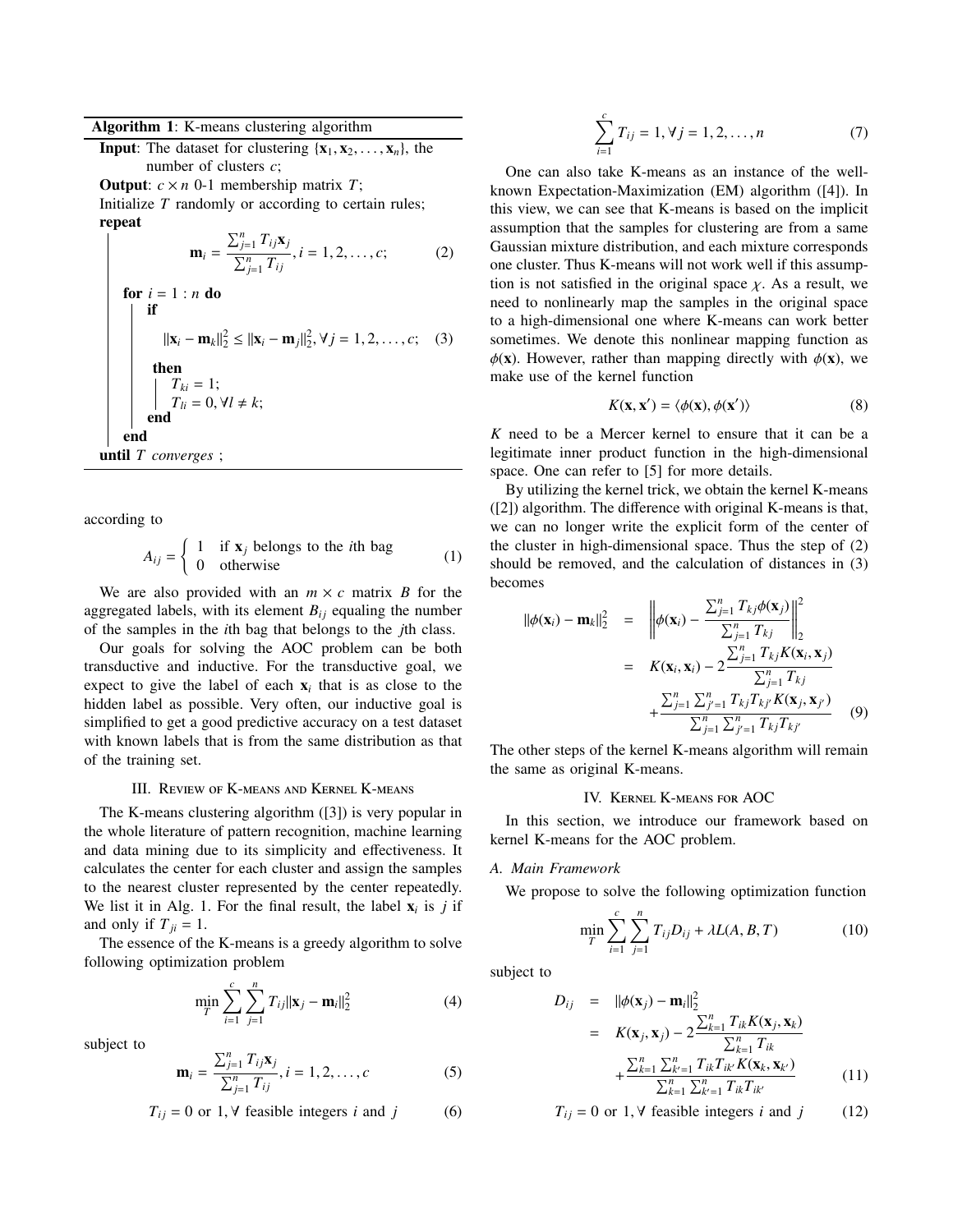$$
\sum_{i=1}^{c} T_{ij} = 1, \forall j = 1, 2, ..., n
$$
 (13)

where  $D$  is a  $c \times n$  square distance matrix between samples and centers of clusters. Its calculation follows that in (9).

The first term of our objective function in (10) is the same with the original objective function of kernel K-means, which differs from that of K-means in (4) only by using  $\phi(\mathbf{x}_i)$  rather than  $\mathbf{x}_i$ .  $L(A, B, T)$  in the second term is a loss function concerning the aggregated labels. We elaborate it in function concerning the aggregated labels. We elaborate it in the next subsection.  $\lambda$  is a tunable parameter which controls the tradeoff between the two terms.

#### *B. Loss Function for Aggregated Labels*

Let us consider the ideal aggregating case where the learned partition indicated by *T* fits the bag constraints (which can be thought as prior) completely. In this case, we can write

$$
AT^T = B \tag{14}
$$

However, it cannot be always this ideal in application problems due to the noise of the aggregated labels, and we need to make our algorithm flexible. As a result, rather than using hard constraints to ensure the bag prior, we add the second term of loss function to the objective function in (10). For the convenience in solving the later optimization problems, we use two convex functions in this paper

$$
L_1(A, B, T) = \sum_{i=1}^{m} \sum_{j=1}^{c} U_{\epsilon}((AT^T)_{ij} - B_{ij})
$$
 (15)

$$
L_2(A, B, T) = \frac{1}{2} tr((AT^T - B)^T (AT^T - B))
$$
 (16)

where

$$
U_{\epsilon}(t) = H_{-\epsilon}(t) + H_{-\epsilon}(-t) \tag{17}
$$

$$
H_{\theta}(t) = \max(0, \theta - t) \tag{18}
$$

 $H_{\theta}(t)$  is the frequently used hinge loss function and  $L_1(A, B, T)$  can be taken as a matrix version of double sided hinge loss function.  $L_2(A, B, T)$  is a version of quadratic loss. We denote our algorithms using  $L_1$  and  $L_2$  as AOC-KKmeans-L1 and AOC-KKmeans-L2 respectively.

#### *C. Solution of the Optimization Problem*

Although  $L_1$  and  $L_2$  are both convex with respect to continuous  $T$ , the constraint in  $(12)$  requires  $T$  to be 0-1 so that it can reveal the partition. Thus we cannot utilize the well-developed convex optimization tools to solve the optimization as a whole. We propose an EM-like alternative updating algorithm for the solution. This kind of technique is guaranteed to converge to a local minimum ([4]). For each iteration, we first calculate the square distance matrix *D* according to the current membership indicator *T*. Then we solve an sub-optimization problem to assign each sample to a cluster. (We discuss the sub-optimization problems for AOC-KKmeans-L1 and AOC-KKmeans-L2 in the remainder of this subsection.) These procedures are repeated until convergence. We list the details of the algorithms in Alg. 2. It is worth mentioning that the initialization for *T* using pseudo-inverse is very important. It gives a good starting point so that the algorithm converges quickly. Also, it yields better solution than using other methods for initialization such as randomly generation according to our experiments.

The sub-optimization problem for AOC-KKmeans-L1 when *D* fixed can be rewritten into the following linear programming

$$
\min_{T} \sum_{i=1}^{c} \sum_{j=1}^{n} T_{ij} D_{ij} + \sum_{i=1}^{m} \sum_{j=1}^{c} \eta_{ij}
$$
 (19)

subject to

$$
\eta_{ij} \ge 0 \tag{20}
$$

$$
-\epsilon - \eta_{ij} \le (AT^T - B)_{ij} \le \epsilon + \eta_{ij}
$$
 (21)

$$
0 \le T_{ij} \le 1\tag{22}
$$

$$
\sum_{i=1}^{c} T_{ij} = 1, \forall j = 1, 2, ..., n
$$
 (23)

We have omitted some range specification for the subscripts in the constraints for tidiness. One should note that we use the constraint (22) rather than (12). The following theorem ensures the equivalence.

**Theorem 1.** *The optimal*  $T_{ij}$  *of linear programming (19)-(23) is* 0 *or* 1*.*

We omit the proof due to the lack of space. By using Theorem 1, we can solve the linear programming efficiently instead of the original mixed integer programming, whose time complexity is of NP-hard for the worst case. Also we do not need to restrict  $T_{ij}$  in the initialization step to be 0-1, since the following iterations will naturally enforce this constraint. For standard form of linear programming, we use the vectorization function  $vec(\cdot)$  (along columns),  $rvec(\cdot)$ (along rows) and Kronecker product ⊗ to write the matrix form

$$
\min_{rvec(T),vec(\eta)} rvec(D)^T rvec(T) + \mathbf{1}_{m \times c}^T vec(\eta) \tag{24}
$$

subject to

$$
vec(\eta) \ge 0 \tag{25}
$$

 $-ε1_{m \times c} - vec(\eta) \leq (I_c \otimes A) r vec(T) - vec(B) \leq ε1_{m \times c} + vec(\eta)$ (26)  $0 \leq r \vee c(T) \leq 1$  (27)

$$
(\mathbf{1}_c^T \otimes I_n) r \text{vec}(T) = \mathbf{1}_n \tag{28}
$$

where  $\mathbf{1}_l$  is the *l*-dimensional column vector,  $I_l$  is the  $l \times l$ identity matrix. We need to reshape the optimal  $rvec(T)$  to obtain the matrix *T* for the final result.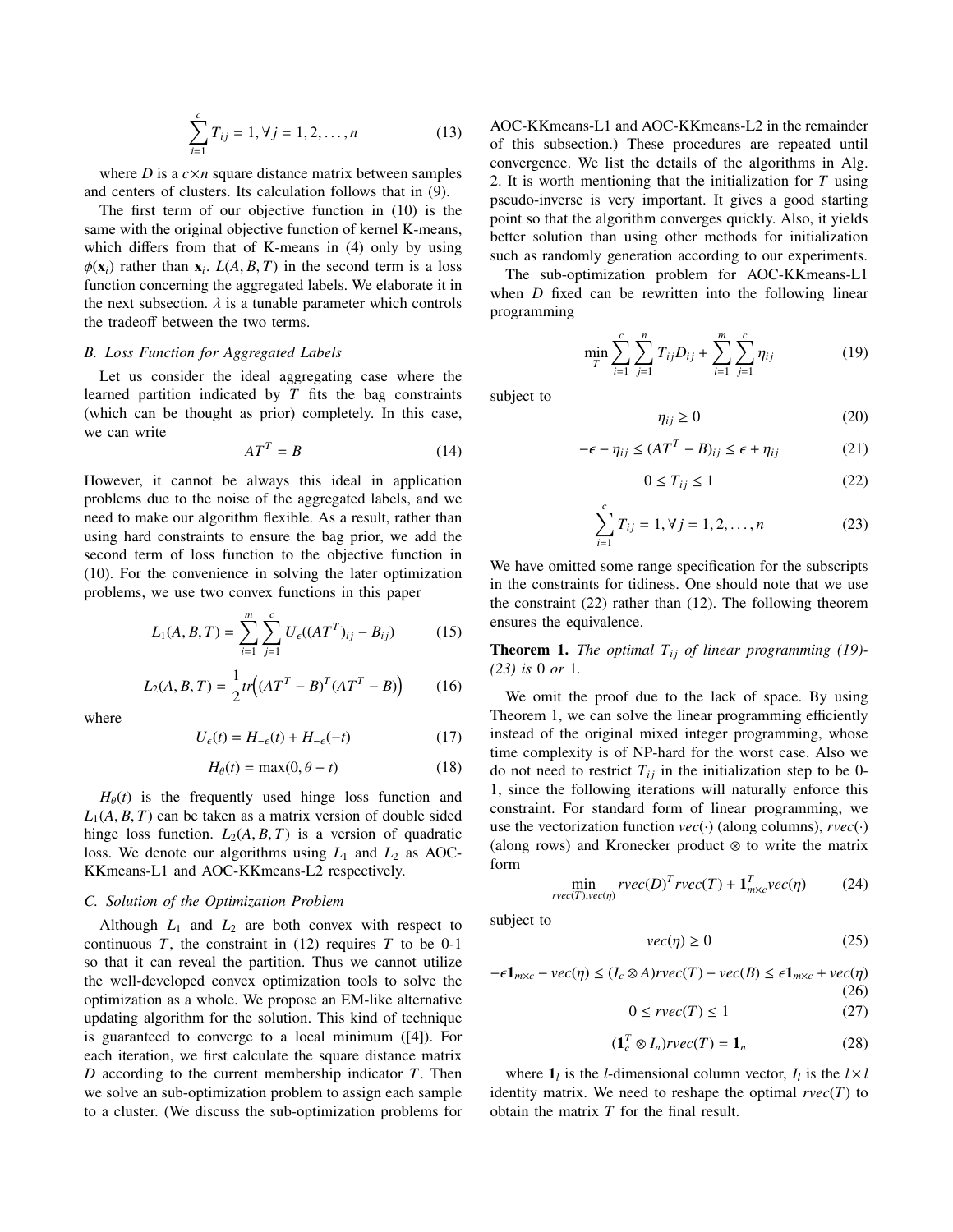Algorithm 2: AOC-KKmeans-L1/L2

**Input:** The dataset for clustering  $\{x_1, x_2, \ldots, x_n\}$ , kernel function *K*, aggregating matrix *A*, aggregated labels *B*; **Output:**  $c \times n$  0-1 membership matrix *T*; Initialize  $T = (A^{\dagger}B)^T$ ; repeat Calculate *D* using (11) switch *Loss function L* do case *L*<sup>1</sup> Solve the linear programming (24)-(28) to upgrade *T*; end case  $L_2$ Solve the quadratic programming (29)-(31) to upgrade *T*; refine *T*; end end until *T converges* ;

For AOC-KKmeans-L2, the sub-optimization problem when *D* is fixed can be written into the following matrix form

$$
\min_{rvec(T)} \frac{1}{2} \lambda(rvec(T))^T (I_c \otimes (A^T A))(rvec(T))
$$
  
+(rvec(D) -  $\lambda vec(A^T B))^T rvec(T)$  (29)

$$
0 \le r \nu e c(T) \le 1 \tag{30}
$$

$$
(\mathbf{1}_c^T \otimes I_n) r \, \text{vec}(T) = \mathbf{1}_n \tag{31}
$$

This is a standard formulation of quadratic optimization, which can also be solved efficiently. Then we reshape  $rvec(T)$  to get *T*. We still use the continuous constraint (30) instead of the integer constraint. However, there is no justification for the equivalence as Theorem 1. Thus, by solving this quadratic optimization, we are making approximations. The final partition should be decided according to the maximum value in each row of *T*. We call this step as "refine *T*" in Alg. 2.

#### *D. Transduction and Induction*

The above proposed AOC-KKmeans algorithms are transductive, since they only aim to reveal the labels of the training samples, while cannot predict for the unseen samples, which is the goal of induction. We can train a supervised classifier for induction using the training samples and the revealed labels by AOC-KKmeans. There is an abundance of literature ([3]) for this task. The training for induction may be somehow connected with the previous AOC-KKmeans step. For example, if we choose to train an inductive classifier with kernel, it would be natural to use the same kernel as AOC-KKmeans.

#### V. Experiments, Discussion and Application

# *A. Overview*

In Subsection V-B and V-C we conduct our experiments on two UCI datasets ([6]), namely *ionosphere* and *wine*. The first one is of binary classification case, and it is also used in [1]. The second one is of multi-class case which is not experimentally covered in [1]. The two datasets are originally collected for supervised learning, thus there are no natural bags generated specifically for the AOC problem. We need to create the aggregation ourselves. There are two parameters  $r$  and  $n_b$  we vary for the aggregation in our experiments.  $r$  is the "randomness" within bags  $([1])$  and  $n_b$  is the number of samples per bag.

Our algorithms include AOC-KKmeans-L1 and AOC-KKmeans-L2. We have also realized AOC-kNN and AOC-ANN for comparison. We did not compare with AOC-SVM mainly because it is too time-consuming. For the *ionosphere* dataset with 351 samples for training, the problem cannot be solved in one day.

We evaluate the performances of the four algorithms in both transductive and inductive settings. For transductive setting, we take all the samples for training, and we use the four algorithms to reveal the labels of them. The error rate is used as the criterion for evaluating the performances. For inductive setting, we randomly pick 80% of the dataset for training, and test on the remaining 20% to see the error rate. AOC-kNN and AOC-ANN can be both transductive and inductive. On the other hand, we need to train subsequent inductive classifiers for our two algorithms. We choose kNN and SVM using the same RBF kernel with AOC-KKmeans.

Each setting of our experiments is repeated 100 times to give average error rate and runtime. The differences between settings are due to different  $r$ ,  $n_b$  as well as the randomly divided dataset for training and testing. Some discussion is made on the results of the experiments in Subsection V-D.

Finally in Subsection V-E, we propose a new setting for patch extraction in CBIR using AOC algorithm. We test it on images from LabelMe dataset ([7]) and show the results.

#### *B. Ionosphere Dataset*

*Ionosphere* is a dataset targeting free electrons in the ionosphere and it was collected in a radar system in Goose Bay, Labrador. There are altogether 351 samples in the dataset, for each of which there are 34 features. The labels of the samples can only be "Good" or "Bad", indicating whether that sample reveals the structure of the ionosphere or not. The experimental results of error rates and run time are reported in Fig. 1, 2 and Table II.

# *C. Wine Dataset*

*wine* contains 178 instances of wine belonging to 3 different classes, each of which represents a wine cultivar. There are 13 features from chemical analysis for each sample. We show the results in Fig. 3, 4 and Table III.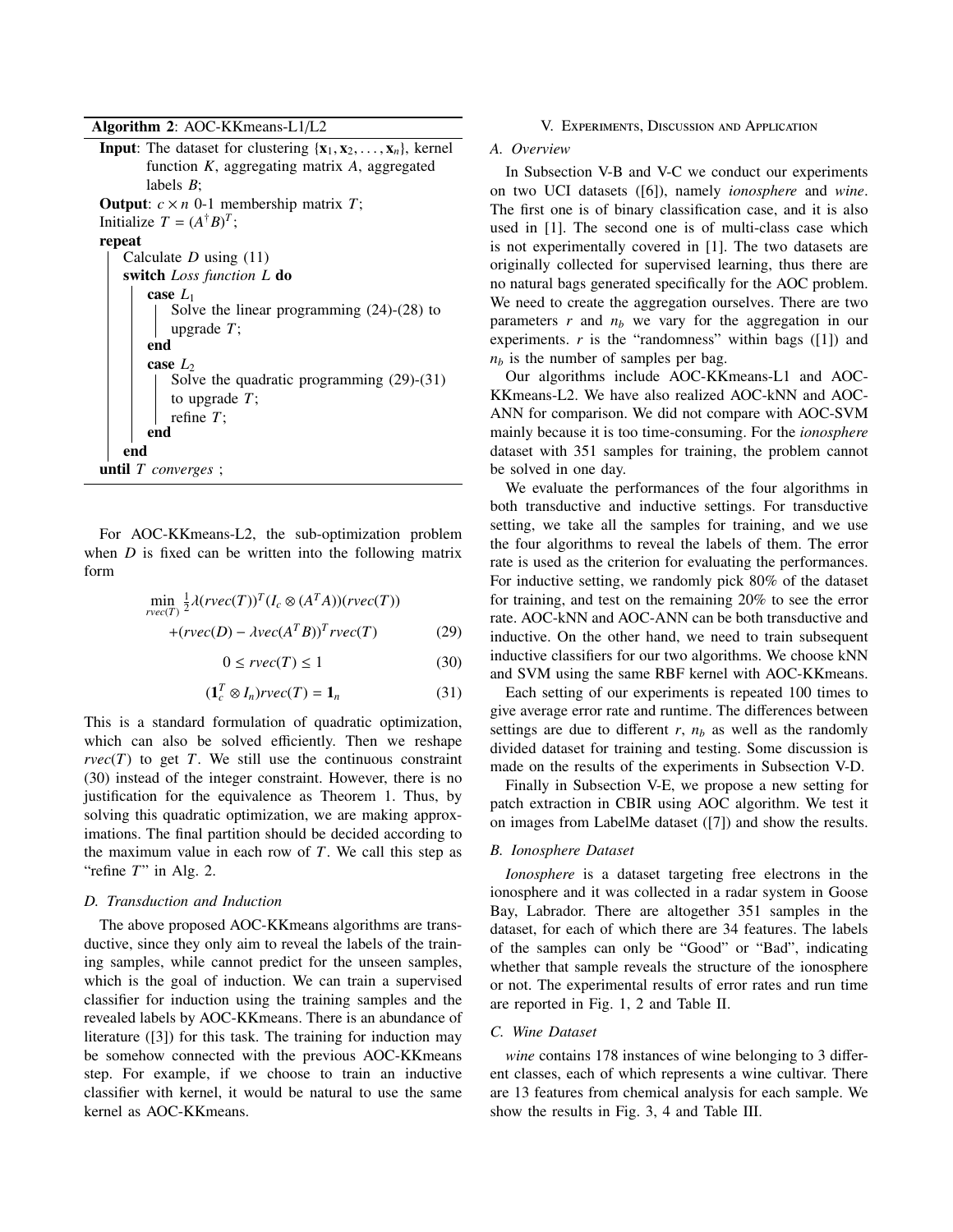| Algorithm             | Time/s              |
|-----------------------|---------------------|
| AOC-kNN               | $0.0266 \pm 0.0064$ |
| AOC-ANN               | $18.7700 + 1.7241$  |
| <b>AOC-KKmeans-L1</b> | $0.2234 \pm 0.0891$ |
| <b>AOC-KKmeans-L2</b> | $0.3964 \pm 0.1640$ |
|                       |                     |

Table II Average runtime for the four algorithms on *ionosphere* with the transduction experimental setting.

| Time/s               |
|----------------------|
| $0.0056 \pm 0.0020$  |
| $11.5055 \pm 1.0855$ |
| $0.0818 \pm 0.0144$  |
| $0.1796 \pm 0.0355$  |
|                      |

Table III

Average runtime for the four algorithms on *wine* with the transduction experimental setting.

# *D. Discussion*

From the results on *ionosphere* and *wine*, we can see that

- 1) Our two algorithms generally outperform AOC-kNN and AOC-ANN when evaluating with error rate.
- 2) Considering the runtime for the four algorithms, AOCkNN is the fastest, with our two algorithms following close after. AOC-ANN is much more slower, which is inherited from the original BP network.
- 3) The performances of algorithms are degraded when the number of instance per bag *n<sup>b</sup>* increases in general.
- 4) The increase in randomness *r* deteriorate the performances of the four algorithms (especially for AOCkNN and AOC-ANN) in the transduction setting quite obviously, while has only slight effect in the induction setting.

# *E. Application: Patch Extraction for Content Based Image Retrieval*

One important step of CBIR is to generate a codebook ([8]) for the specified content (e.g. trees, water). For this step, we need to extract a great amount of patches for that content from labeled training images. The most common way of labeling training images is to use polygon or other complicated boundary to enclose the specific content manually. However, this could be very time-consuming if we want to get a comprehensive collection. Here we suggest a possible novel way to deal with this problem via AOC. When given a training set, we only give an aggregated label for each image, namely to what ratio approximately the concerned content occupies in the whole image. This could be done very quickly according to the first impression. Then we randomly extract several patches from the images according to a uniform distribution as training samples, and deem the patches from the same image as one bag. By using the (transductive) AOC algorithm, we can give the labels for the patches. We conduct an experiment for extracting patches of trees. The training set contains 10 labeled images from LabelMe dataset ([7]). We extract 300  $7 \times 7$  patches for each  $256 \times 256$  image as training samples, and we use the raw features by expanding the patches into vectors. The original images and results by AOC-KKmeans-L1 are shown in Fig. 5. We use the RBF kernel with parameters tuned. One can see that the patches extracted correspond with the tree content well.

# VI. CONCLUSION

In this paper, we set up a framework based on kernel K-means for the AOC problem, and propose two new algorithms. Our algorithms can be used for both binary and multi-class cases. We conduct experiments on two datasets whose results suggest the advantage of our methods. We also propose a new setting of patch extraction for CBIR with good experimental results shown.

#### **ACKNOWLEDGMENT**

This work is supported by NSFC (Grant No. 60675009).

#### **REFERENCES**

- [1] D. Musicant, J. Christensen, and J. Olson, "Supervised learning by training on aggregate outputs," in *Seventh IEEE International Conference on Data Mining, 2007. ICDM 2007*, 2007, pp. 252–261.
- [2] I. Dhillon, Y. Guan, and B. Kulis, "Kernel k-means: spectral clustering and normalized cuts," in *Proceedings of the tenth ACM SIGKDD international conference on Knowledge discovery and data mining*. ACM New York, NY, USA, 2004, pp. 551–556.
- [3] R. Duda, P. Hart, and D. Stork, *Pattern classification*. Wiley New York, 2001.
- [4] A. Dempster, N. Laird, D. Rubin *et al.*, "Maximum likelihood from incomplete data via the EM algorithm," *Journal of the Royal Statistical Society. Series B (Methodological)*, vol. 39, no. 1, pp. 1–38, 1977.
- [5] B. Scholkopf and A. Smola, *Learning with kernels*. MIT press Cambridge, Mass, 2002.
- [6] A. Asuncion and D. Newman, "UCI machine learning repository," 2007. [Online]. Available: http://www.ics.uci.edu/∼mlearn/MLRepository.html
- [7] B. Russell, A. Torralba, K. Murphy, and W. Freeman, "LabelMe: a database and web-based tool for image annotation," *International Journal of Computer Vision*, vol. 77, no. 1, pp. 157–173, 2008.
- [8] L. Fei-Fei and P. Perona, "A Bayesian hierarchical model for learning natural scene categories," in *IEEE Computer Society Conference on Computer Vision and Pattern Recognition, 2005. CVPR 2005*, vol. 2, 2005.